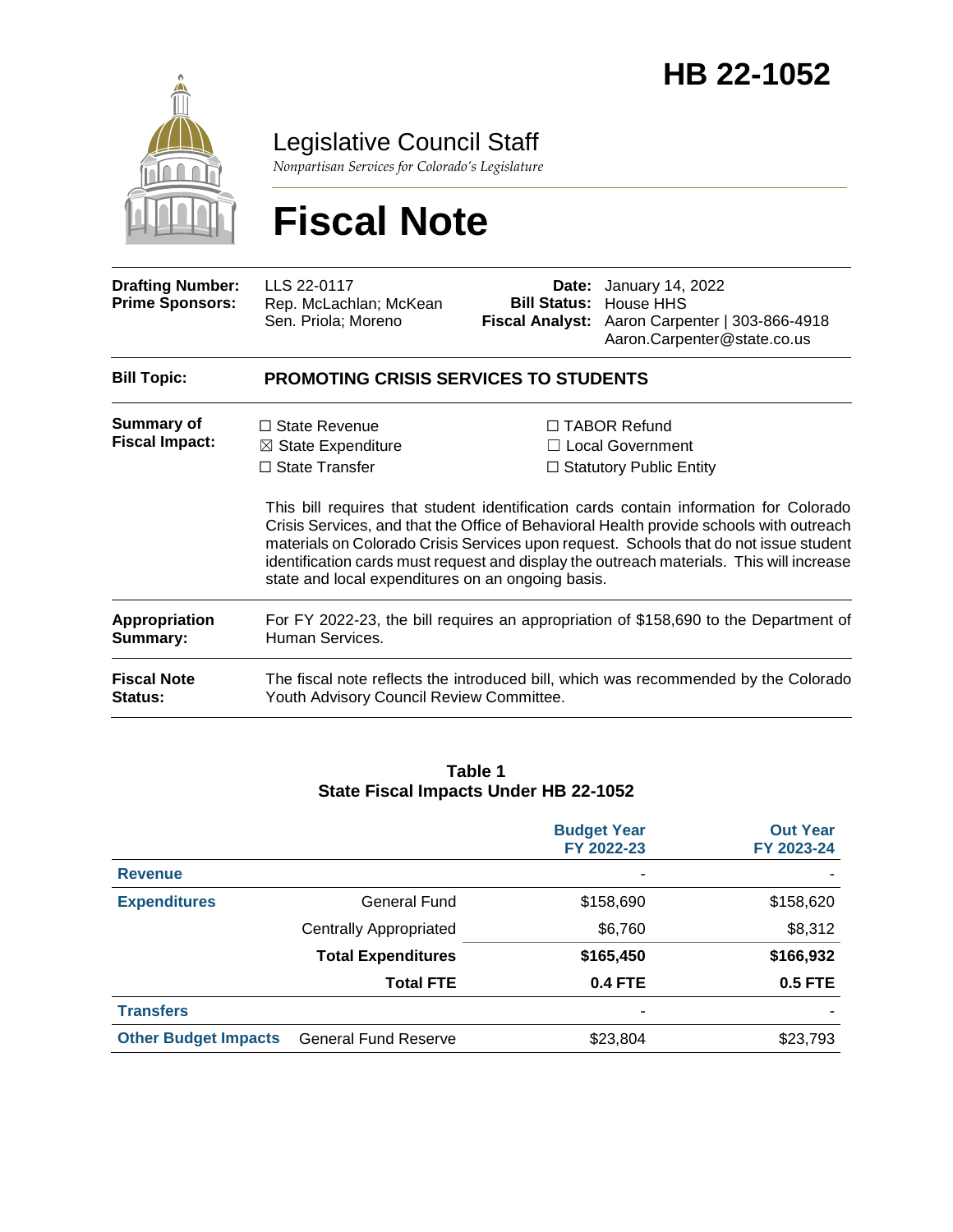## January 14, 2022 **HB 22-1052**

### **Summary of Legislation**

This bill requires that student identification cards (IDs) issued to a public school student contain the phone number, website address, and text talk number for Colorado Crisis Services. If the school does not issue ID cards, the school must request and display outreach materials from Colorado Crisis Services. The bill also requires that the Department of Human Services (DHS) annually notify each Colorado public school that it can provide outreach materials explaining the programs and services offered by Colorado Crisis Services. The outreach materials must be provided to schools upon request.

### **State Expenditures**

This bill will increase General Fund expenditures by \$165,450 and 0.4 FTE in FY 2022-23 and \$166,932 and 0.5 FTE in the Office of Behavioral Health in the DHS, as shown in Table 2 and described below.

|                                           |                   | FY 2022-23     | FY 2023-24 |
|-------------------------------------------|-------------------|----------------|------------|
| <b>Department of Human Services</b>       |                   |                |            |
| <b>Personal Services</b>                  |                   | \$30,655       | \$36,785   |
| <b>Operating Expenses</b>                 |                   | \$675          | \$675      |
| <b>Capital Outlay Costs</b>               |                   | \$6,200        |            |
| <b>Marketing Materials</b>                |                   | \$121,160      | \$121,160  |
| Centrally Appropriated Costs <sup>1</sup> |                   | \$6,760        | \$8,312    |
| FTE - Personal Services                   |                   | $0.4$ FTE      | $0.5$ FTE  |
|                                           | <b>Total Cost</b> | \$165,450      | \$166,932  |
|                                           | <b>Total FTE</b>  | <b>0.4 FTE</b> | 0.5 FTE    |

#### **Table 2 Expenditures Under HB 22-1052**

<sup>1</sup> *Centrally appropriated costs are not included in the bill's appropriation.*

- *Staffing costs.* The Office of Behavioral Health requires 0.5 FTE to coordinate the annual notification of schools, answer questions regarding Colorado Crisis Services, as well as ship outreach materials to schools upon request. This is prorated to 0.4 FTE in FY 2022-23 to account for the effective date and General Fund paydate shift.
- *Marketing materials.* DHS currently has outreach kits that include posters, wallet cards, brochures, and one-page flyers explaining Colorado Crisis Services. This fiscal note assumes that these kits will be shipped to 80 percent of all state public schools, approximately 1,864 schools at a cost of \$65.00 per kit, or \$121,160. This estimate includes district, charter, innovation, and online schools.